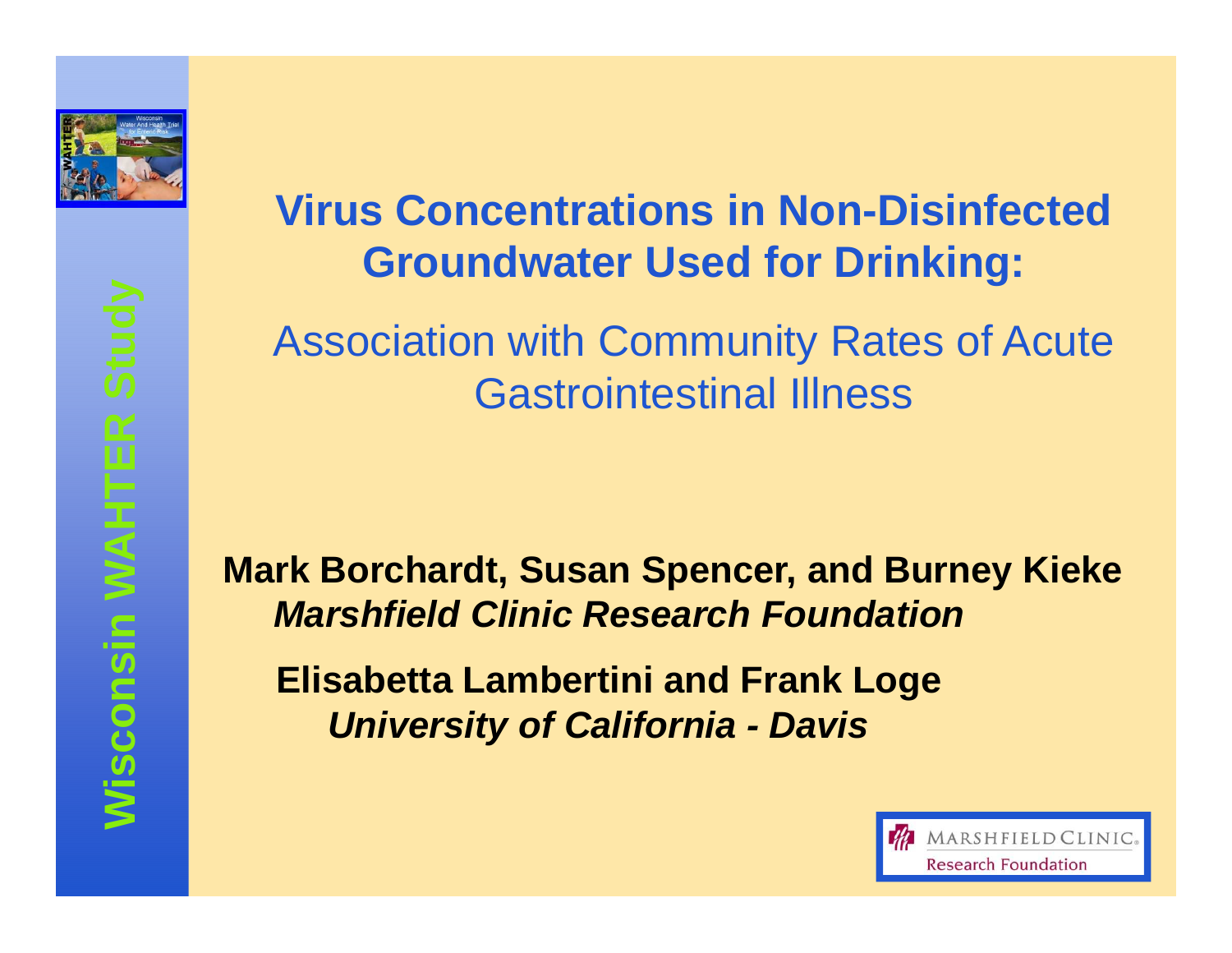

#### Virus Occurrence in Groundwater in the USA

 **Tested 448 municipal wells in 35 states, 31.5% positive for viruses (Abbaszadegan et al 1998)**

 **Tested 30 municipal wells in 17 states, 23% positive for enteroviruses (Lieberman et al 1999)**

 **Tested 29 wells and 72% were virus -positive (Fout et al 2003)**

 **Viruses in Wisconsin groundwater: Private domestic wells (8%), City of La Crosse wells (83%), and City of Madison wells (66%) were virus-positive (Borchardt et al 2003, 2004, 2007)**

 **Occurrence and Monitoring Document for the Final Ground Water Rule: at some point in time 27% of public water supply wells are virus-positive (EPA 2006)**

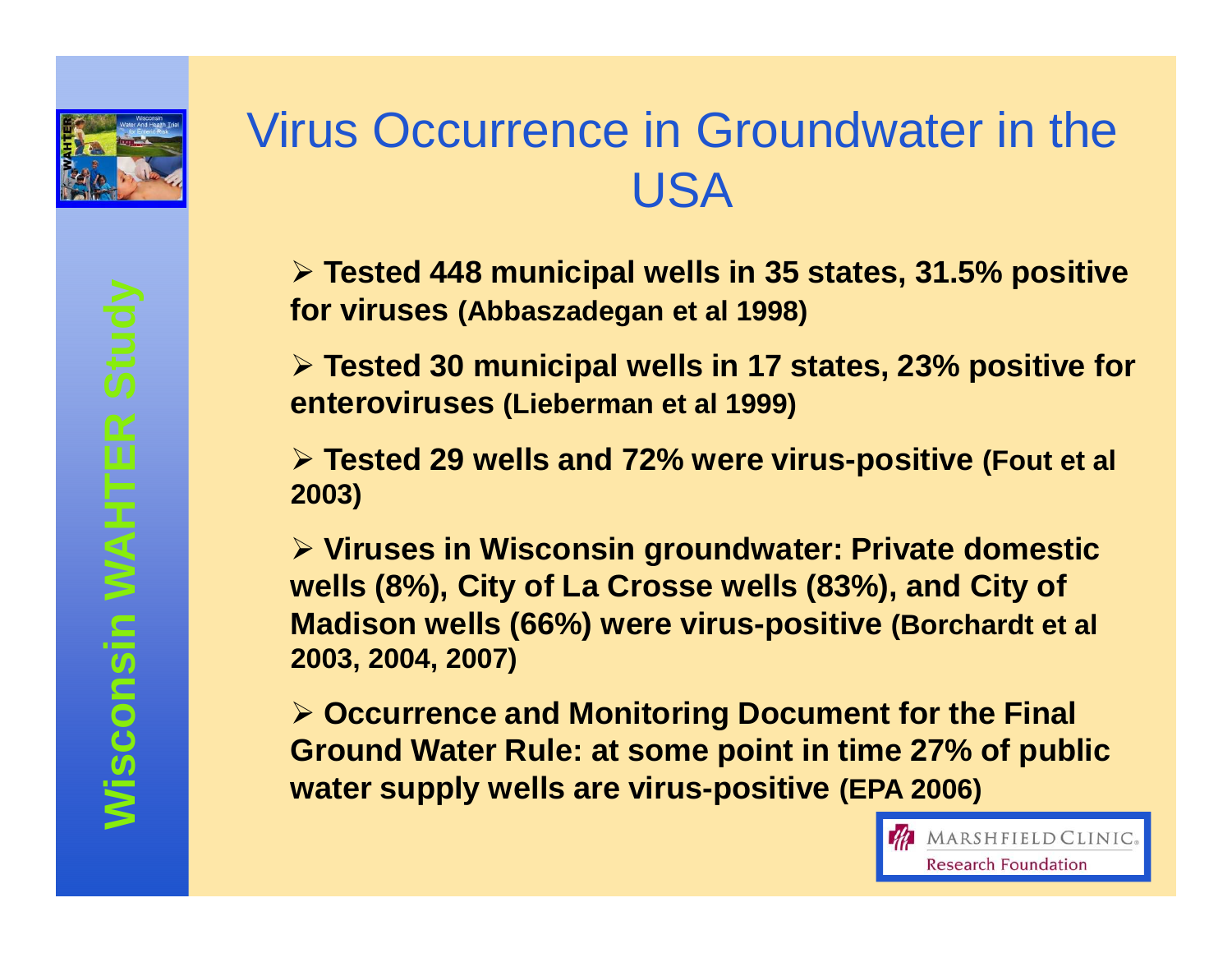

### Virus Sources and Infiltration Routes into **Groundwater**



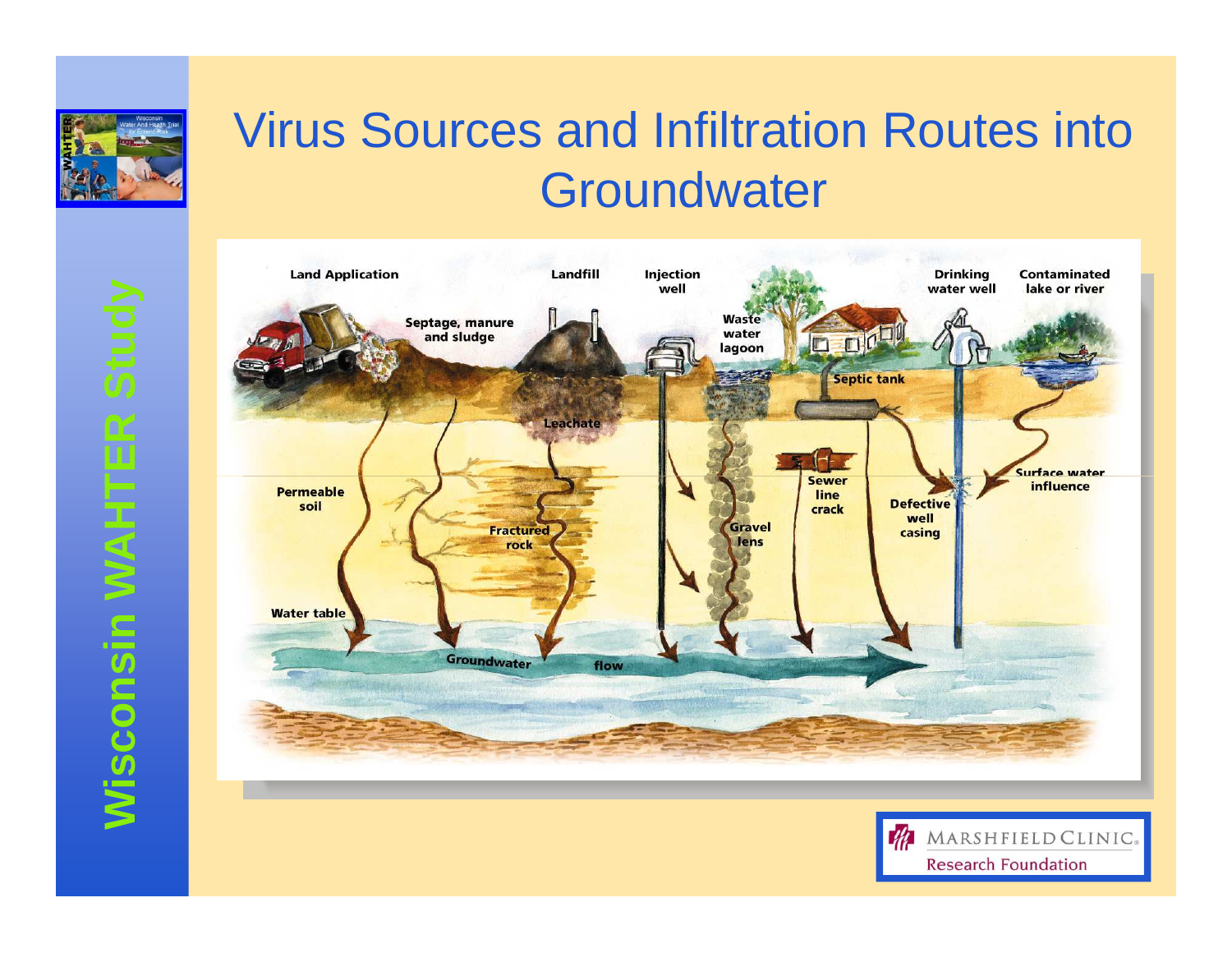

### Health Risk or Non-Issue?

- So viruses are present in public water supply and domestic wells …
- Does it matter?
- Is there any effect on public health?

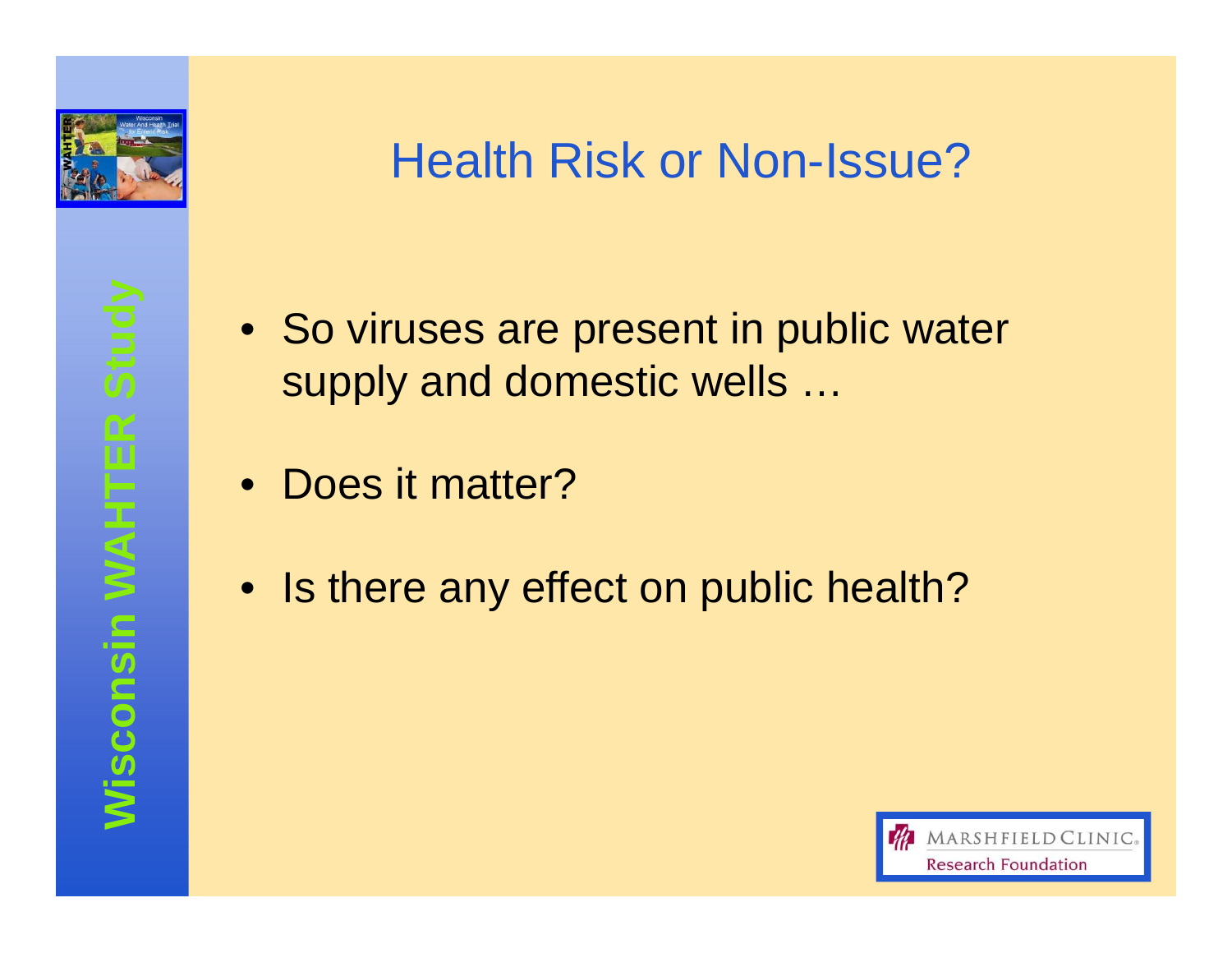

# Study Objective

**WEST Determine the association between virus**<br>concentrations in non-disinfected tap water<br>and community rates of acute<br>gastrointestinal illness<br>seconds<br>in the gastrointestinal illness<br>seconds<br>in the second term of the gas

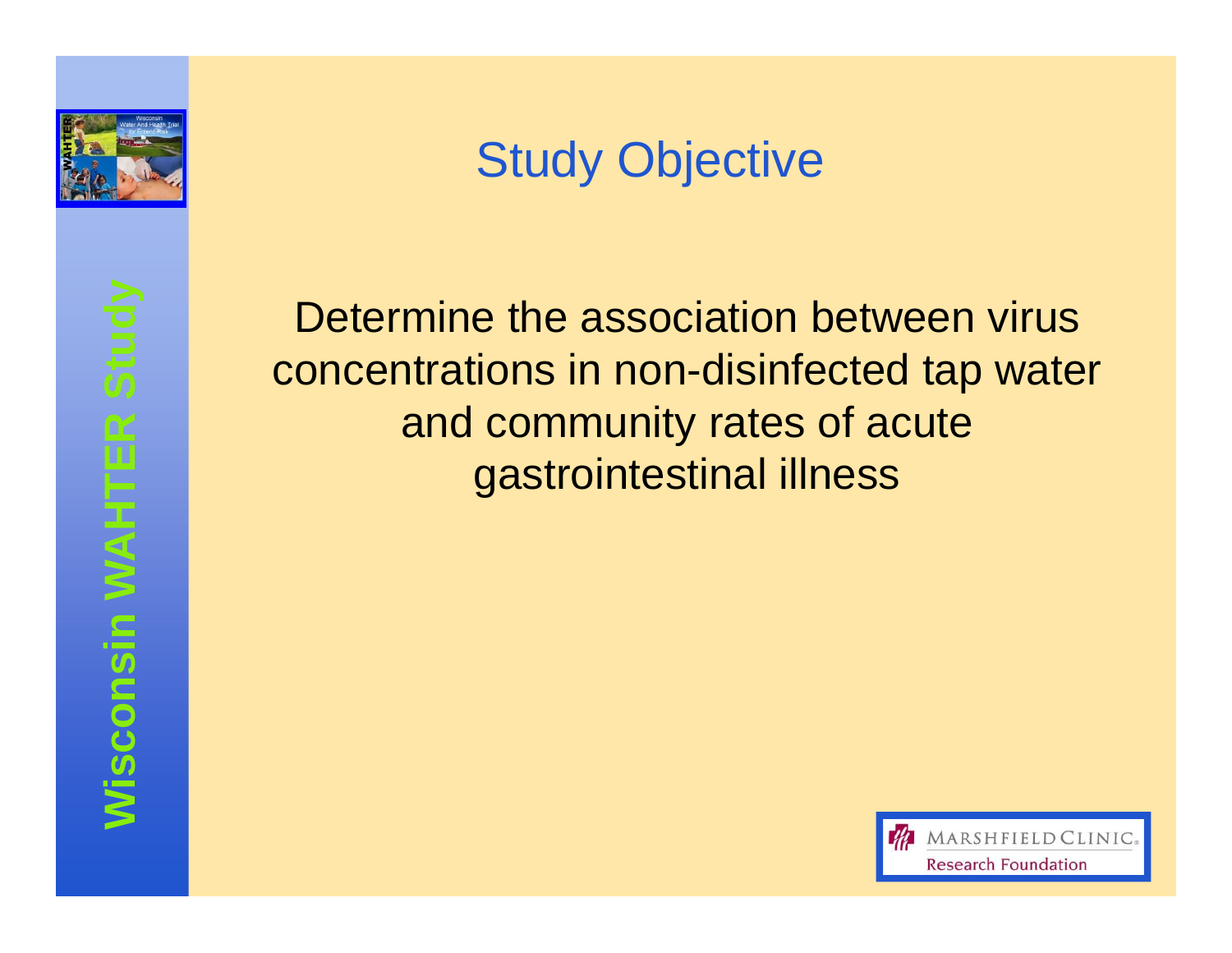

#### Wisconsin Study Communities



**Populations: 1,200 – 8,300**

**Number Wells: 2 – 5**

**Pumpage: 0.13 – 2.1 MGD**

**Hydrogeology: sand, sandstone, limestone**

**No surface water influence**

**No disinfection**

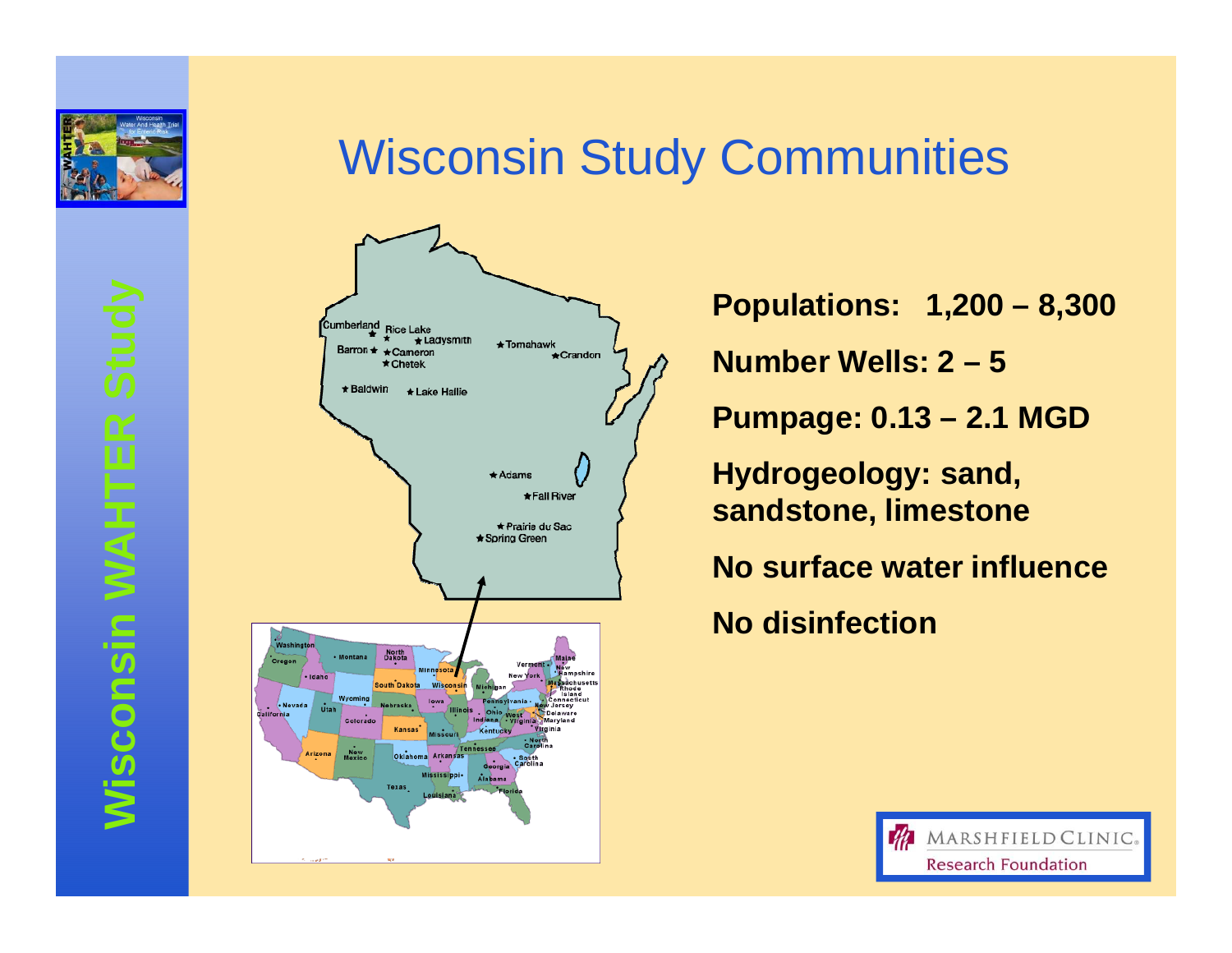

#### Epidemiological Study Design

- • Acute gastrointestinal illness (AGI) surveillance for four 12 week periods, spring and autumn 2006 and 2007
- • Participants submitted an illness symptom checklist every week
- AGI defined as ≥ three episodes loose watery stools OR ≥ one episode vomiting in 24 hour period
- Person-time estimated from nights slept away from home, self-reported on symptom checklist
- Outcome measure: Number AGI episodes/person-year for each community and surveillance period

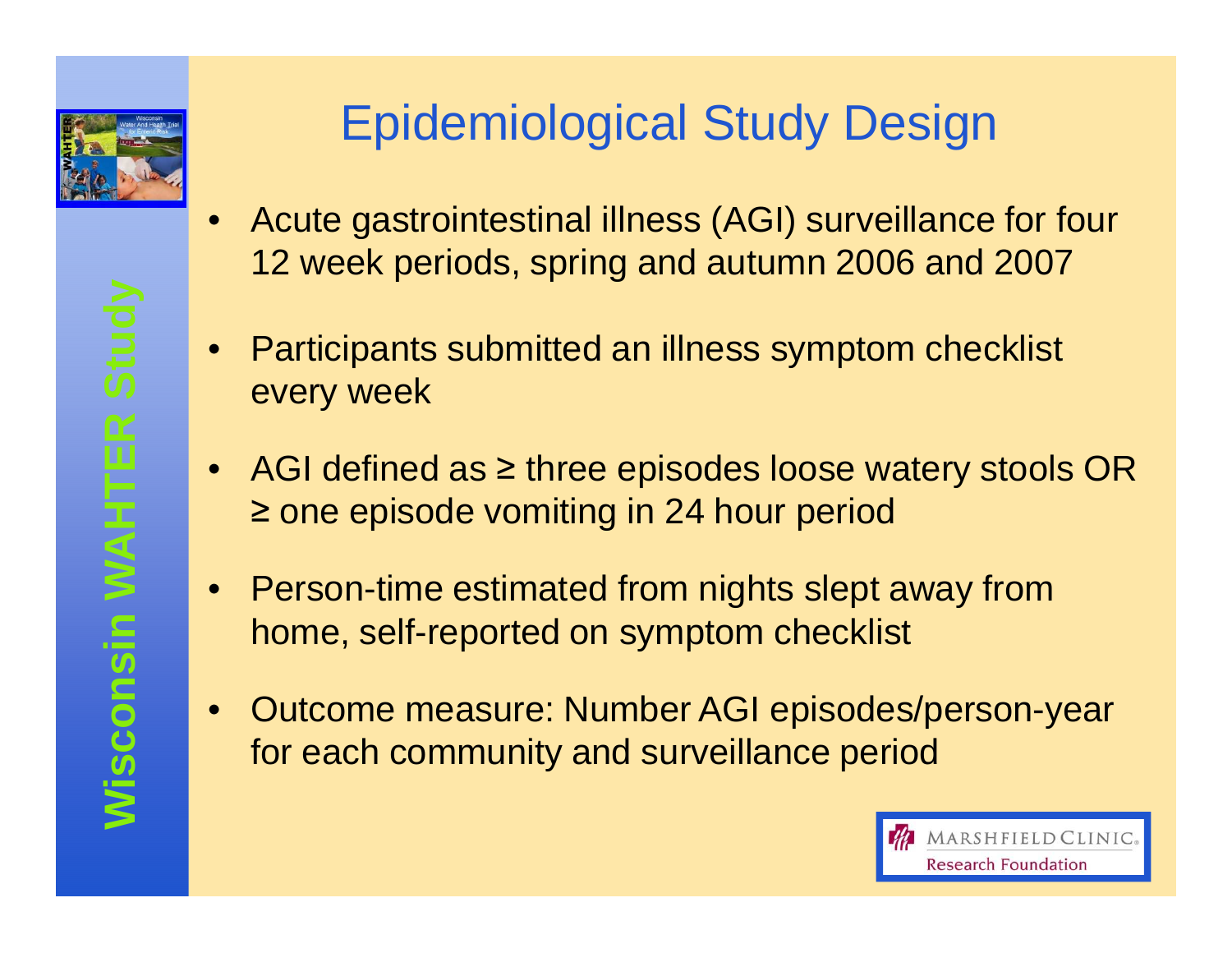

**Wisconsin WAHTER Study**

Wisconsin WAHTER Study

# Participating Households' **Characteristics**

| <b>Characteristic</b>                      | <b>Number</b> | $\frac{0}{0}$ |  |  |  |
|--------------------------------------------|---------------|---------------|--|--|--|
| Household size (no. of persons)            |               |               |  |  |  |
| 2                                          | 17            | (3)           |  |  |  |
| 3                                          | 159           | (26)          |  |  |  |
| 4                                          | 246           | (40)          |  |  |  |
| 5                                          | 136           | (22)          |  |  |  |
| $\geq 6$                                   | 63            | (10)          |  |  |  |
| <b>Residence type</b>                      |               |               |  |  |  |
| <b>Single family home</b>                  | 572           | (92)          |  |  |  |
| <b>Apartment or condo</b>                  | 43            | (7)           |  |  |  |
| <b>Other</b>                               | 6             | (1)           |  |  |  |
| <b>Faucet or plumbing filtering device</b> |               |               |  |  |  |
| <b>Yes</b>                                 | 73            | (12)          |  |  |  |
| <b>No</b>                                  | 547           | (88)          |  |  |  |
| Don't know                                 |               | ( < 1)        |  |  |  |
| <b>Primary drinking water source</b>       |               |               |  |  |  |
| <b>Municipal</b>                           | 1546          | (93)          |  |  |  |
| <b>Bottled water</b>                       | 58            | (3)           |  |  |  |
| <b>Other</b>                               |               | (51)          |  |  |  |
| Missing                                    | 54            | (3)           |  |  |  |

- $\bullet$  **Beginning enrollment: 621 households**
- **Ending enrollment: 440 households**

 **Beginning enrollment: 1,079 children, 580 adults**

 **Ending enrollment: 765 children, 413 adults**

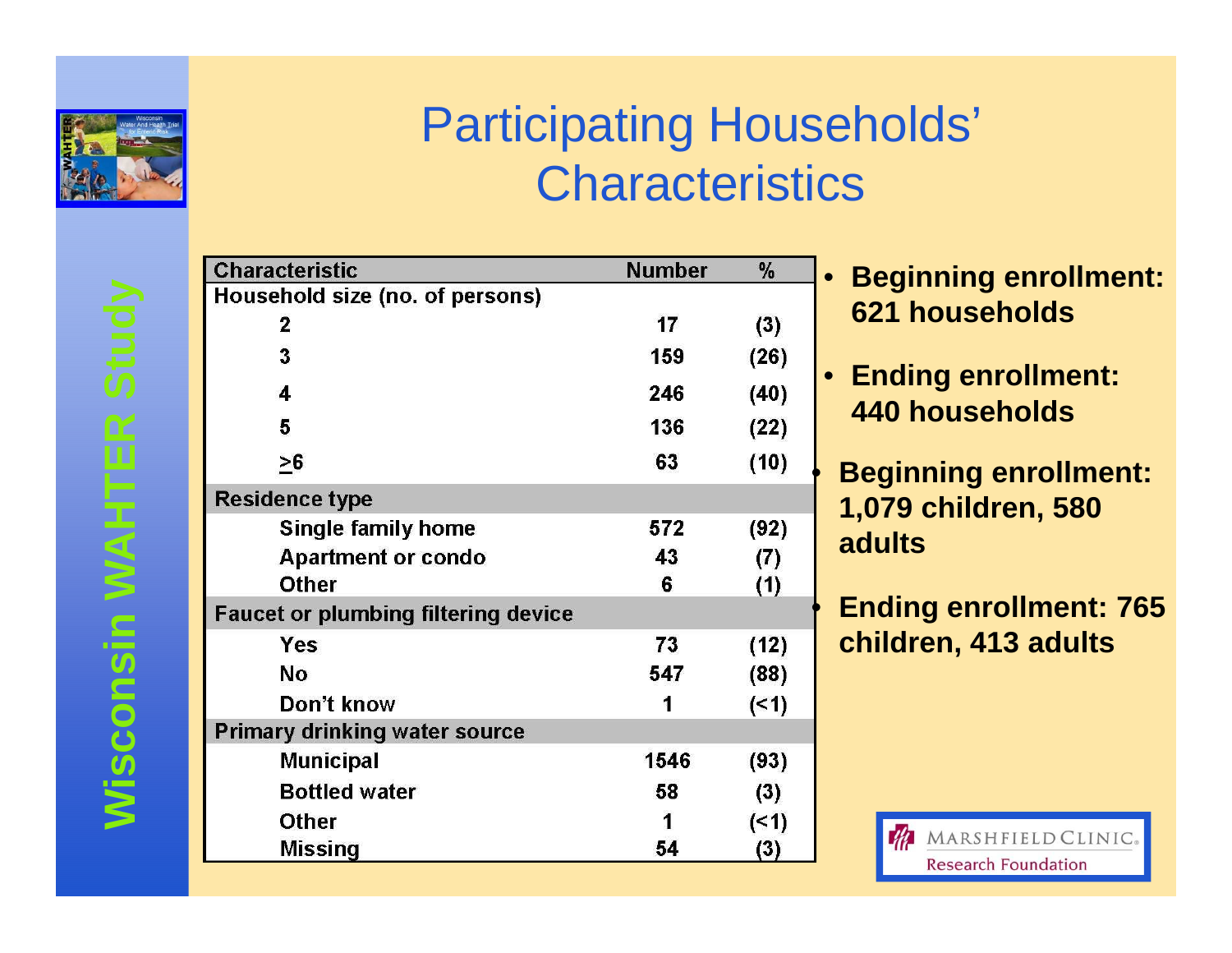

#### Tap Water Sampling Plan

Monthly samples from household taps, 8 households per community





Viruses captured by glass wool filtration

Liters sampled $Mean = 860$  Range: 76 – 2,067 $N = 1,204$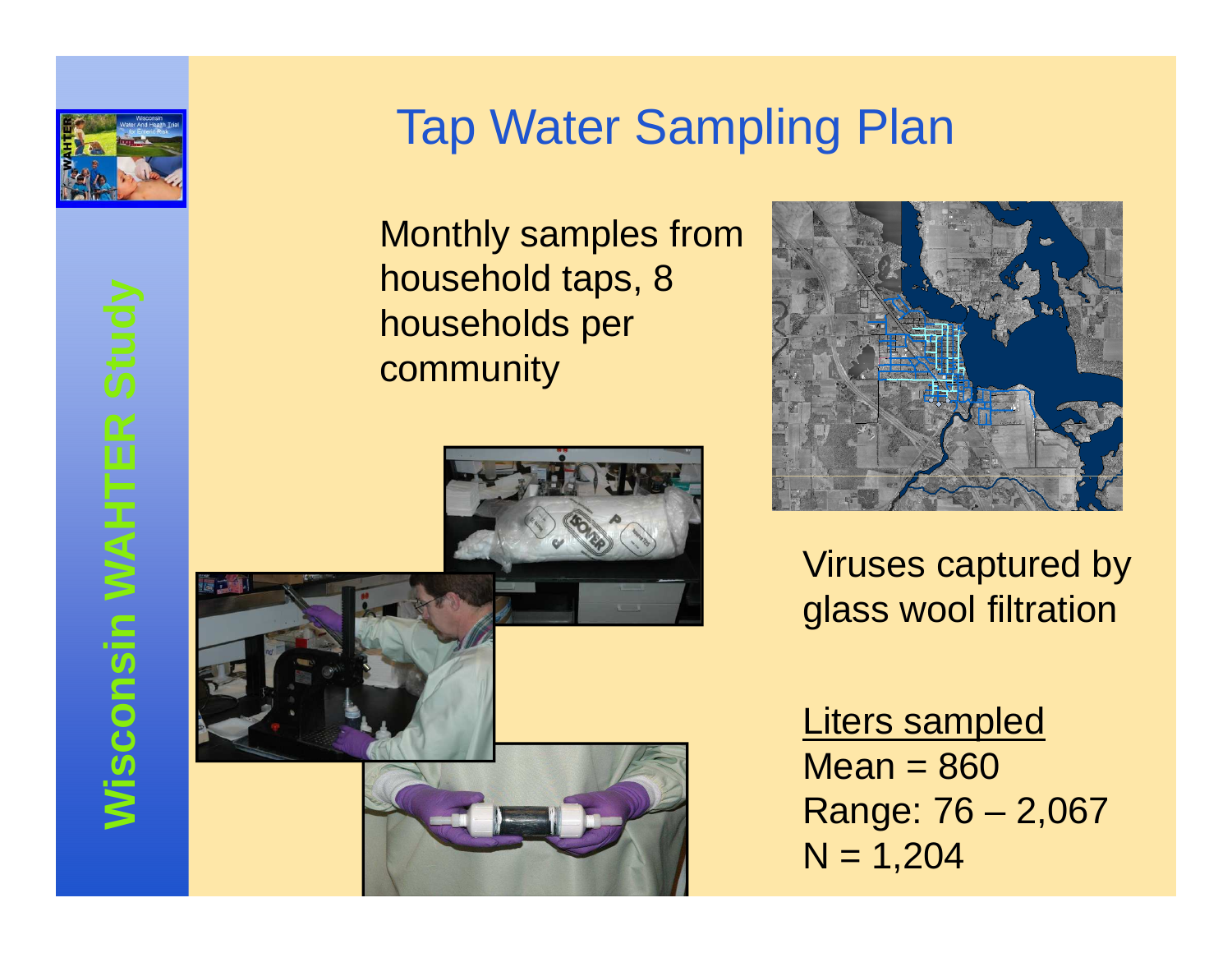

#### Virus Laboratory Analyses

- $\bullet$  Water samples analyzed for six virus groups: enteroviruses, adenoviruses, GI and GII noroviruses, hepatitis A virus, and rotavirus
- Viruses quantified by qRT-PCR and qPCR using LightCycler 480 system and TaqMan probes
- Extensive QA/QC procedures and PCR inhibition quantified and corrected for every sample
- Adenovirus and enterovirus infectivity evaluated by<br>cell culture
- Adenovirus and enterovirus serotype determined by sequencing

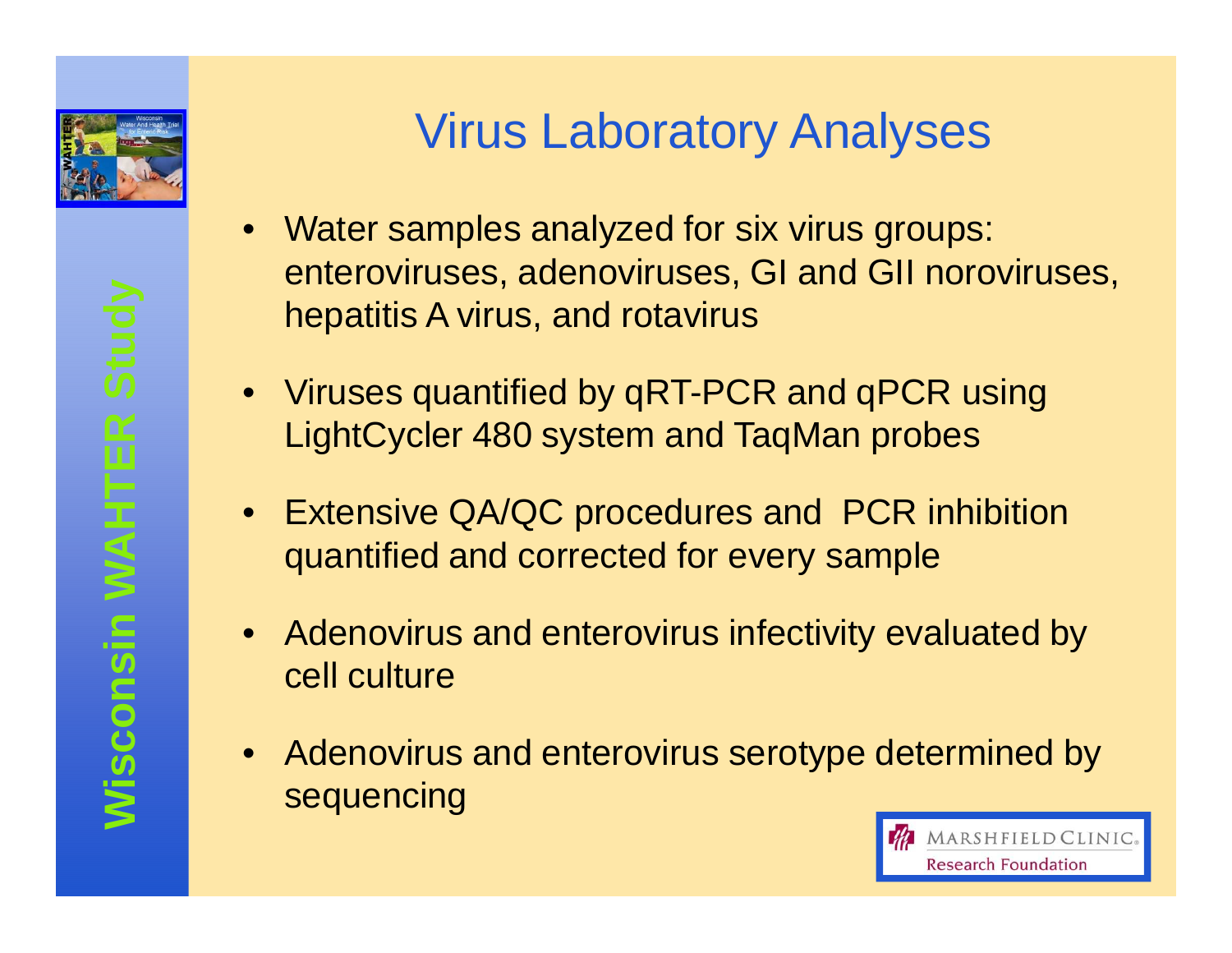

#### Virus Types, Frequencies, and Concentrations in Tap Water

| <b>Virus</b>         | <b>Number</b><br>qPCR<br><b>Positive</b><br><b>Samples</b> | <b>Virus Concentration Genomic Copies/L</b> |               |                                 |
|----------------------|------------------------------------------------------------|---------------------------------------------|---------------|---------------------------------|
| <b>Type</b>          | (%)                                                        | Mean                                        | <b>Median</b> | <b>Maximum</b>                  |
| Adenovirus           | 157 (13)                                                   | 0.07                                        | 0             | 9.5                             |
| Enterovirus          | 109(9)                                                     | 0.8                                         | 0             | 851.1                           |
| <b>GI Norovirus</b>  | 51 $(4)$                                                   | 0.60                                        | 0             | 115.7                           |
| <b>GII Norovirus</b> | 0(0)                                                       | 0                                           | 0             | 0                               |
| <b>Hepatitis A</b>   |                                                            |                                             |               |                                 |
| <b>Virus</b>         | 10(1)                                                      | 0.006                                       | 0             | 4.1                             |
| <b>Rotavirus</b>     | 1(0.1)                                                     | $2X10^{-5}$                                 | 0             | 0.03                            |
| <b>All Viruses</b>   | 287(24)                                                    | 1.5                                         | O             | 853.6                           |
|                      | $N = 1,204$ samples                                        |                                             |               |                                 |
|                      |                                                            |                                             |               | <b>C/</b><br>MARSHFIELD CLINIC. |

**Research Foundation**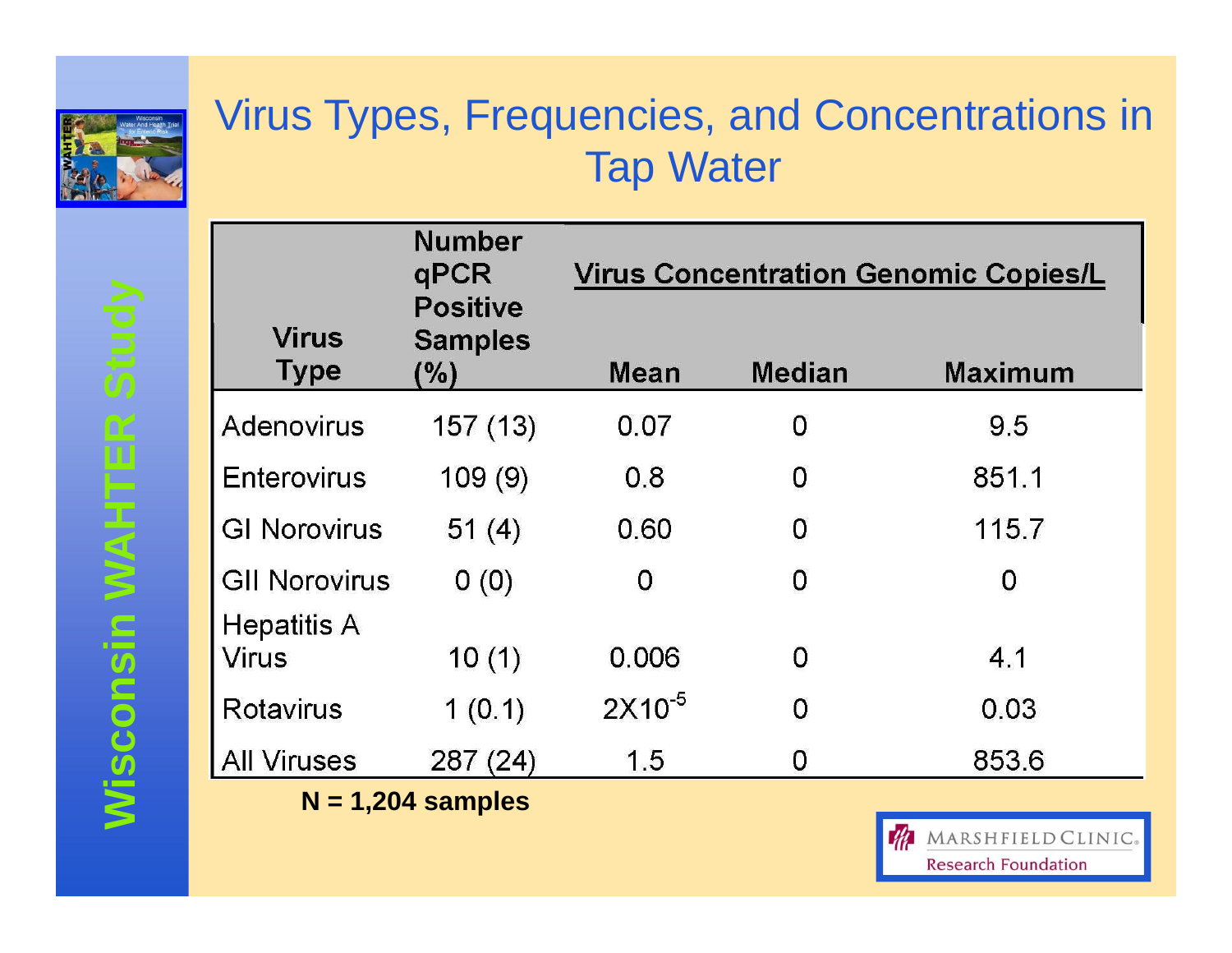

### Total Virus Concentration in Tap Waterand AGI Incidence



#### All ages Unadjusted

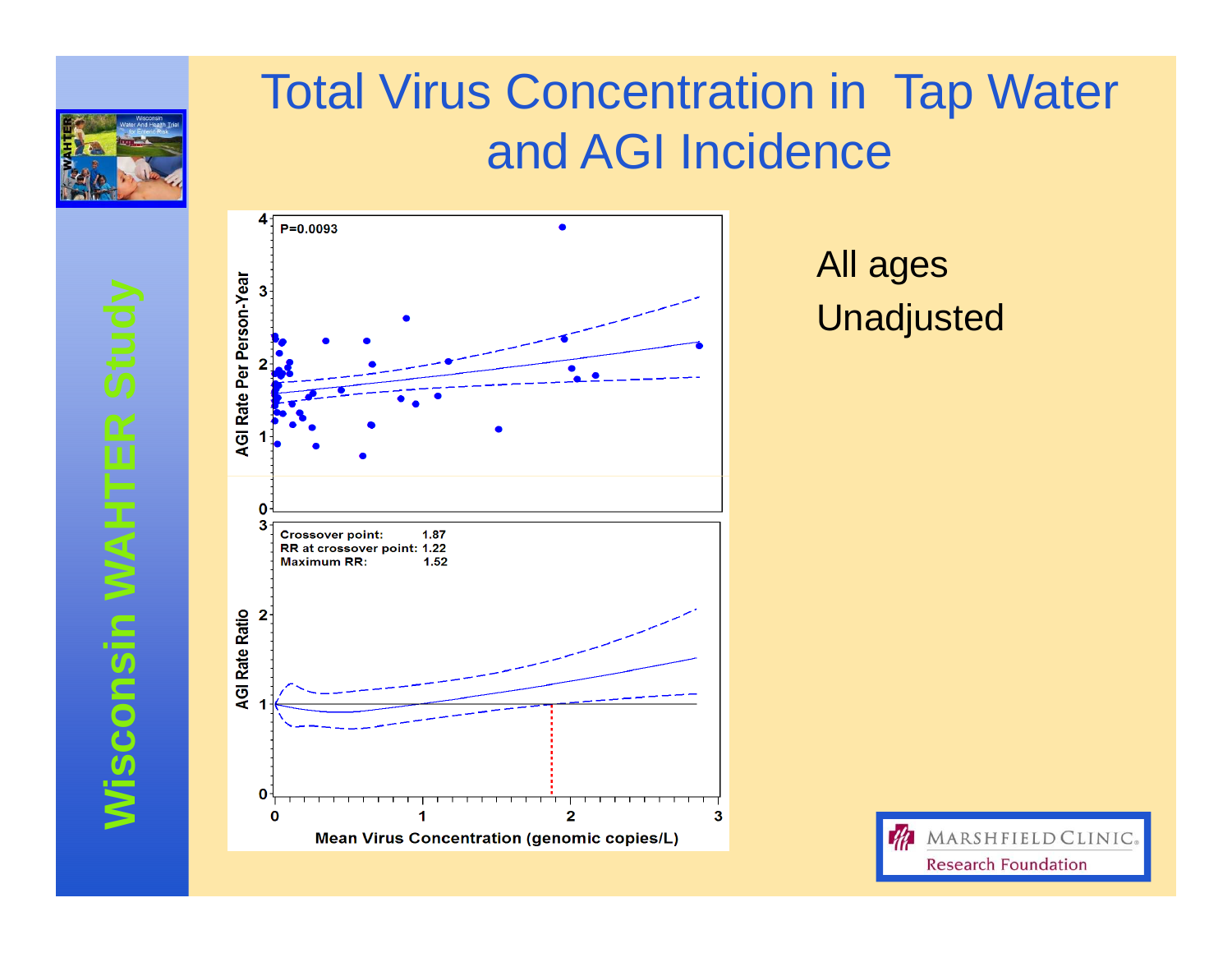

### Total Virus Concentration in Tap Waterand AGI Incidence



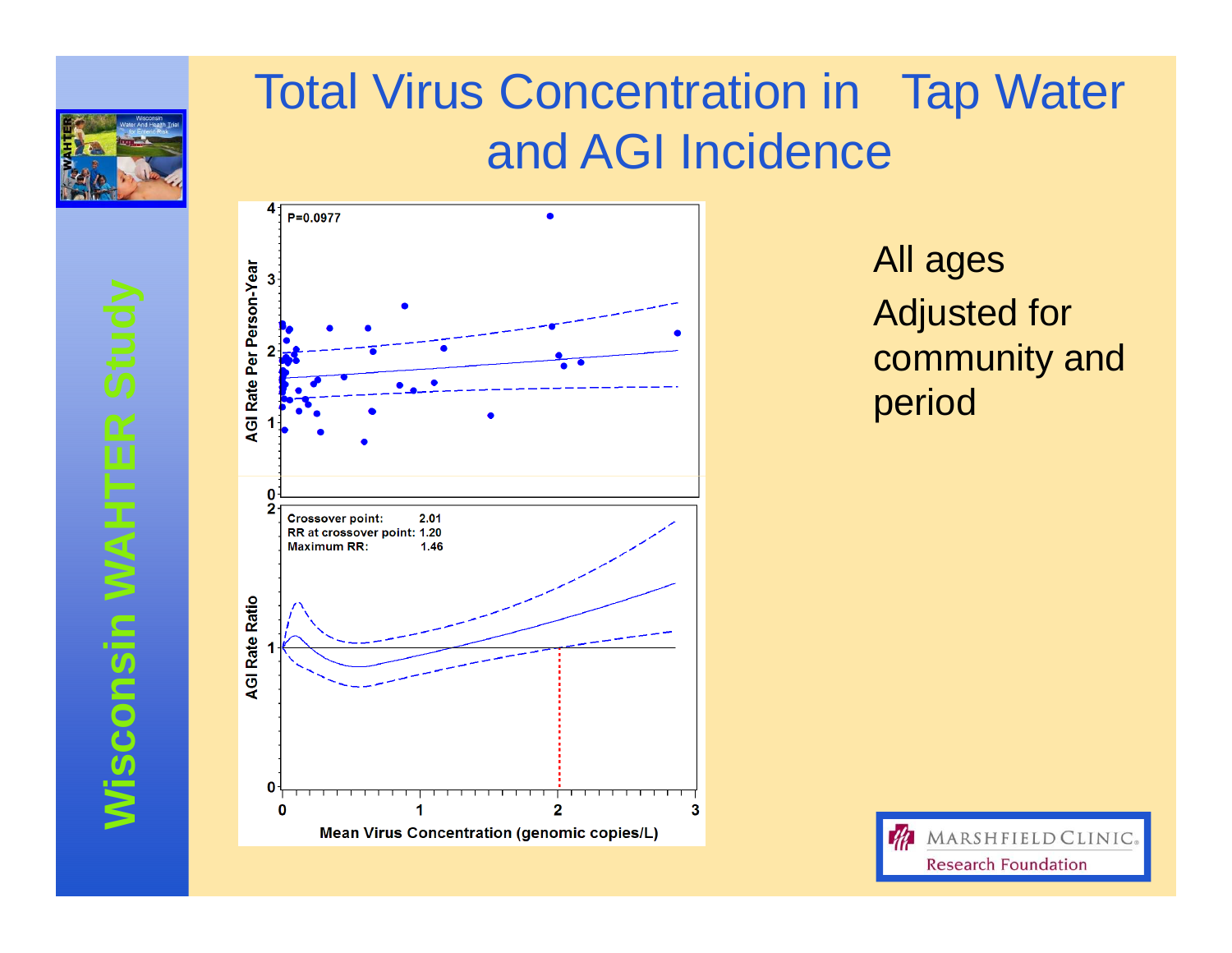

# **Wisconsin WAHTER Study**

# Virus Types Detected in the Communities' Tap Water



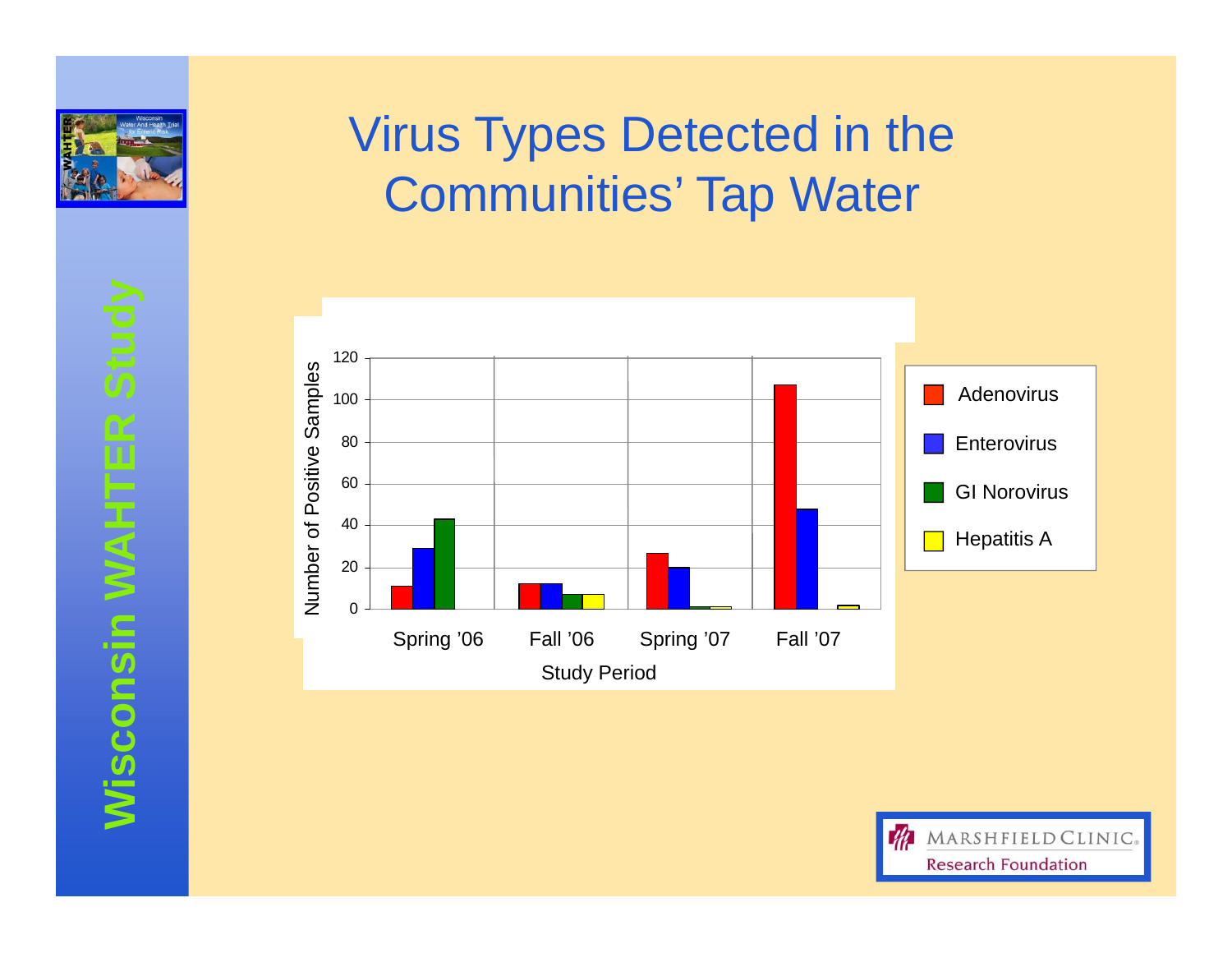

#### Period 1 Only GI Norovirus Concentration in Tap Water and AGI Incidence



UnadjustedChildren < 5 years old

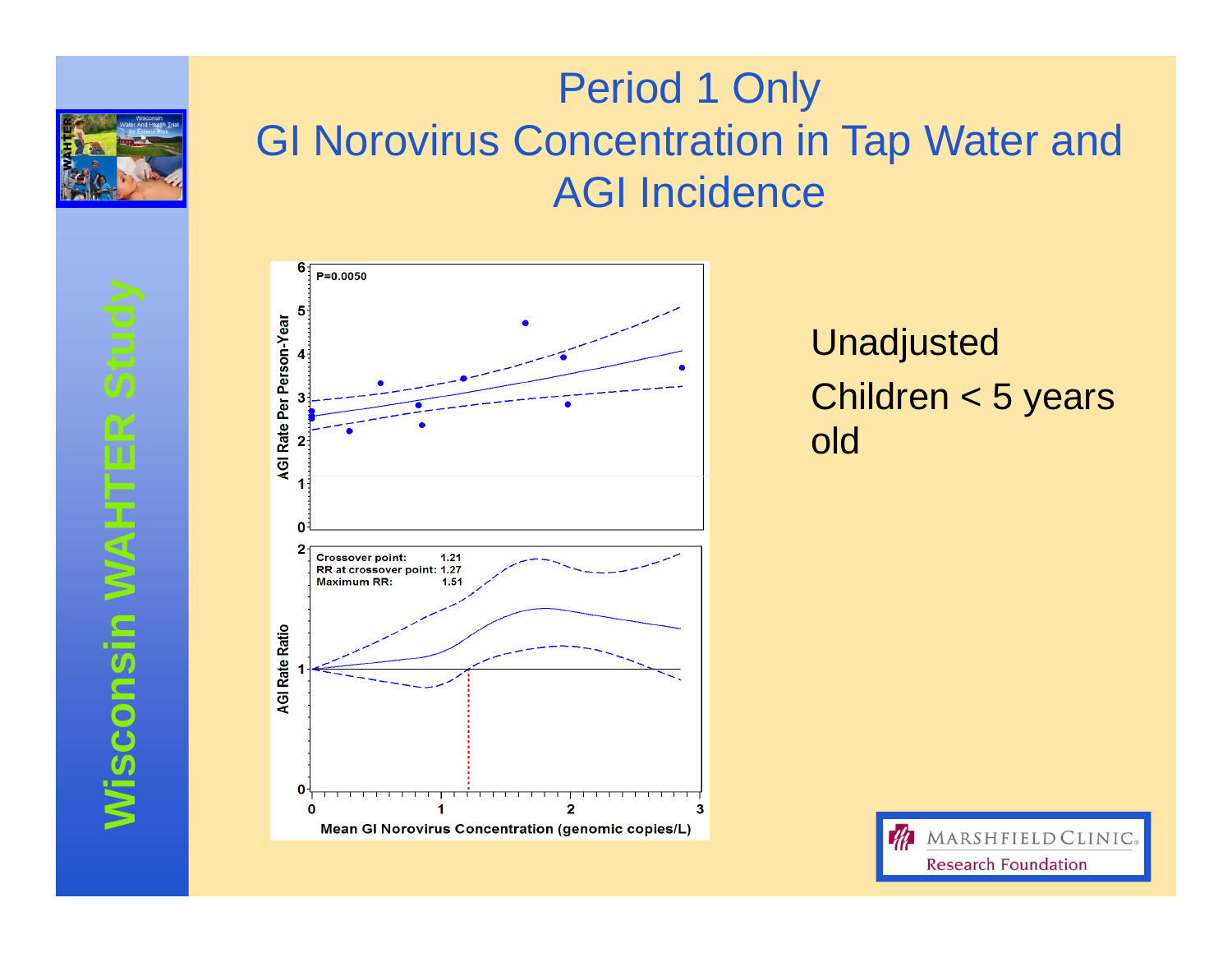

#### Adenovirus Concentration in Tap Water and AGI Incidence



All ages Adjusted for community and period

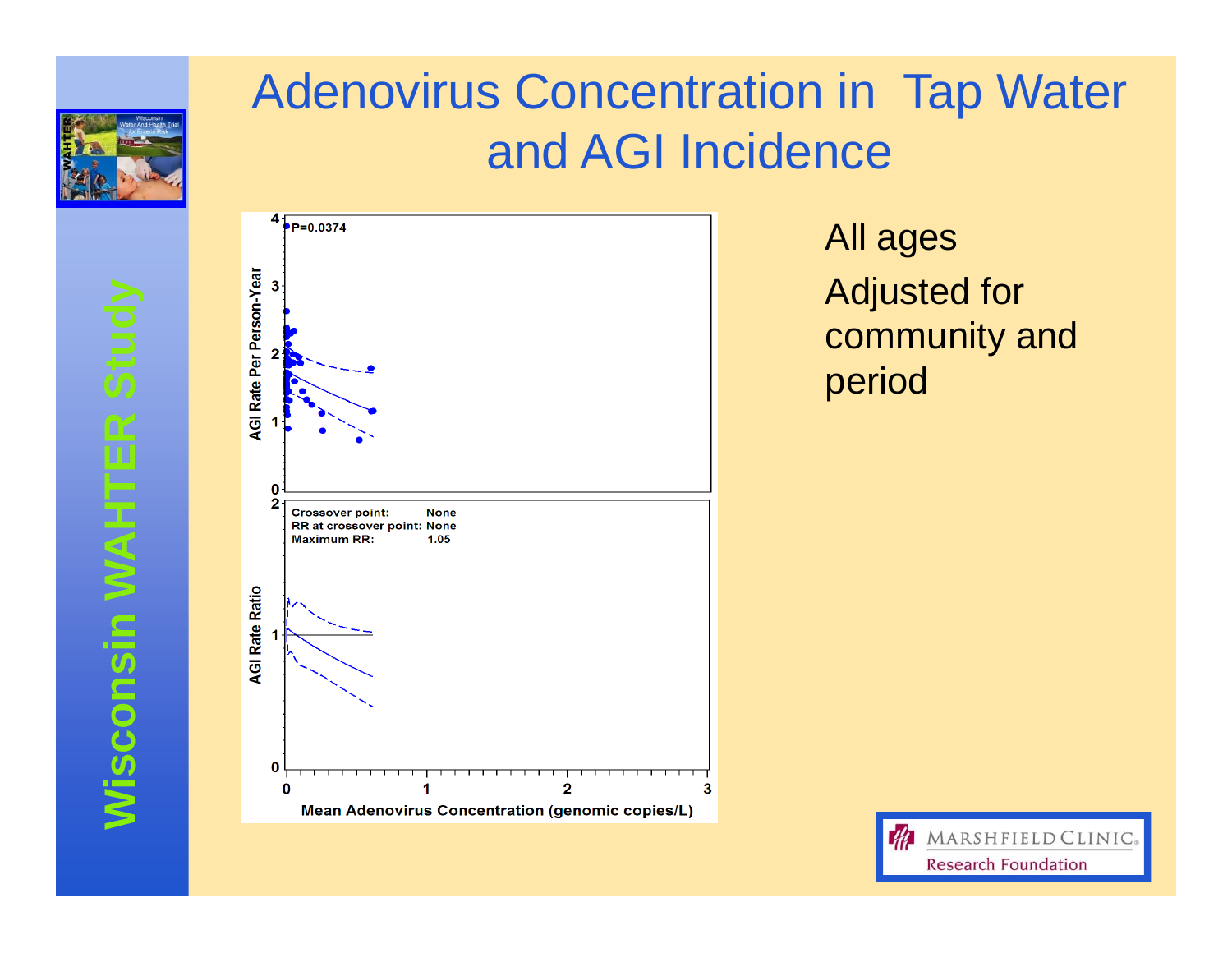

# Adenovirus Serotypes by Surveillance Period in Tap Water



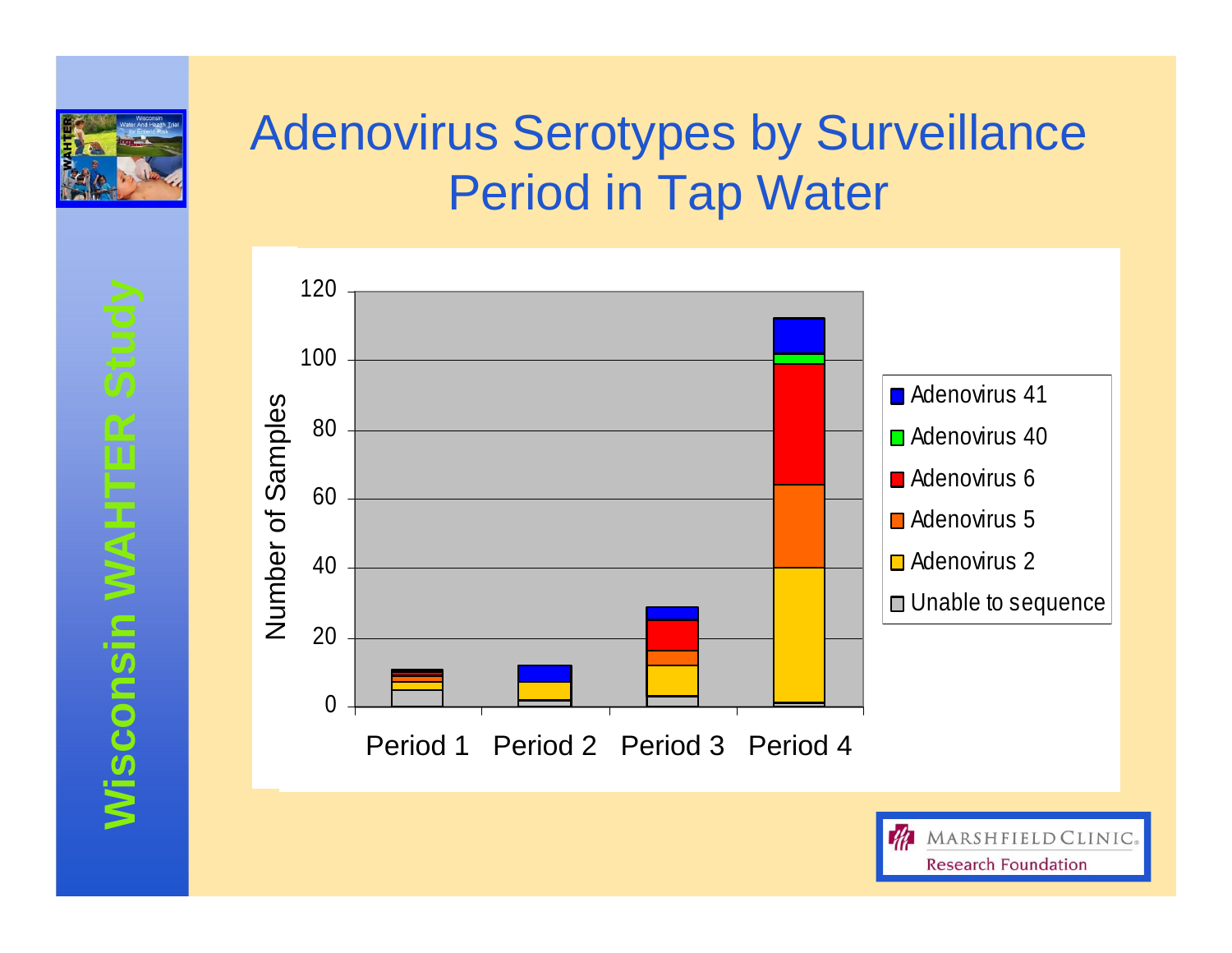

**Wisconsin WAHTER Study**

**Wisconsin WAHTER Study** 

### Enterovirus Concentration in Tap Water and AGI Incidence



**Adults** Adjusted for community and period

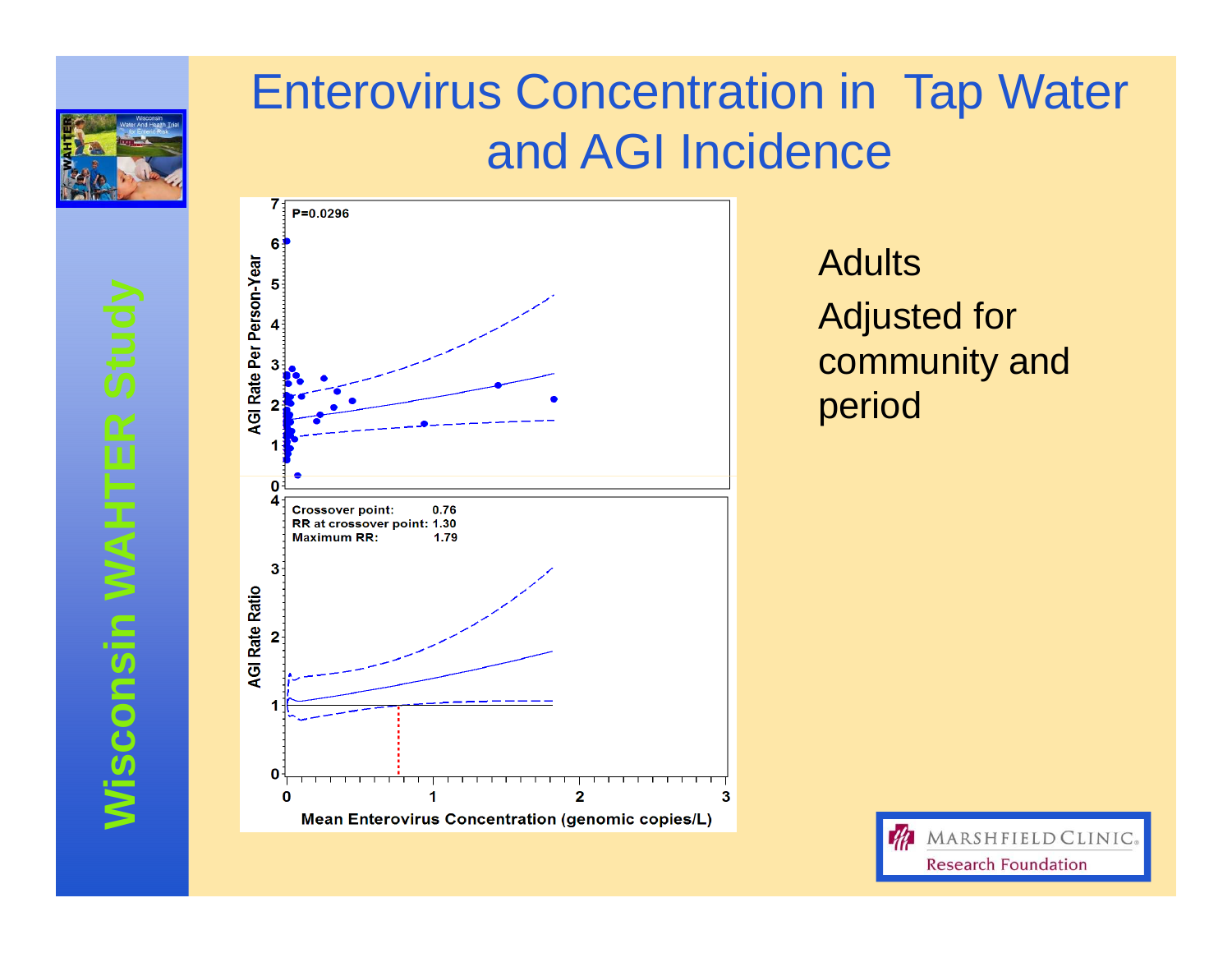

# Enterovirus Serotypes by Surveillance Period in Tap Water



**Wisconsin WAHTER Study** 

**Research Foundation**